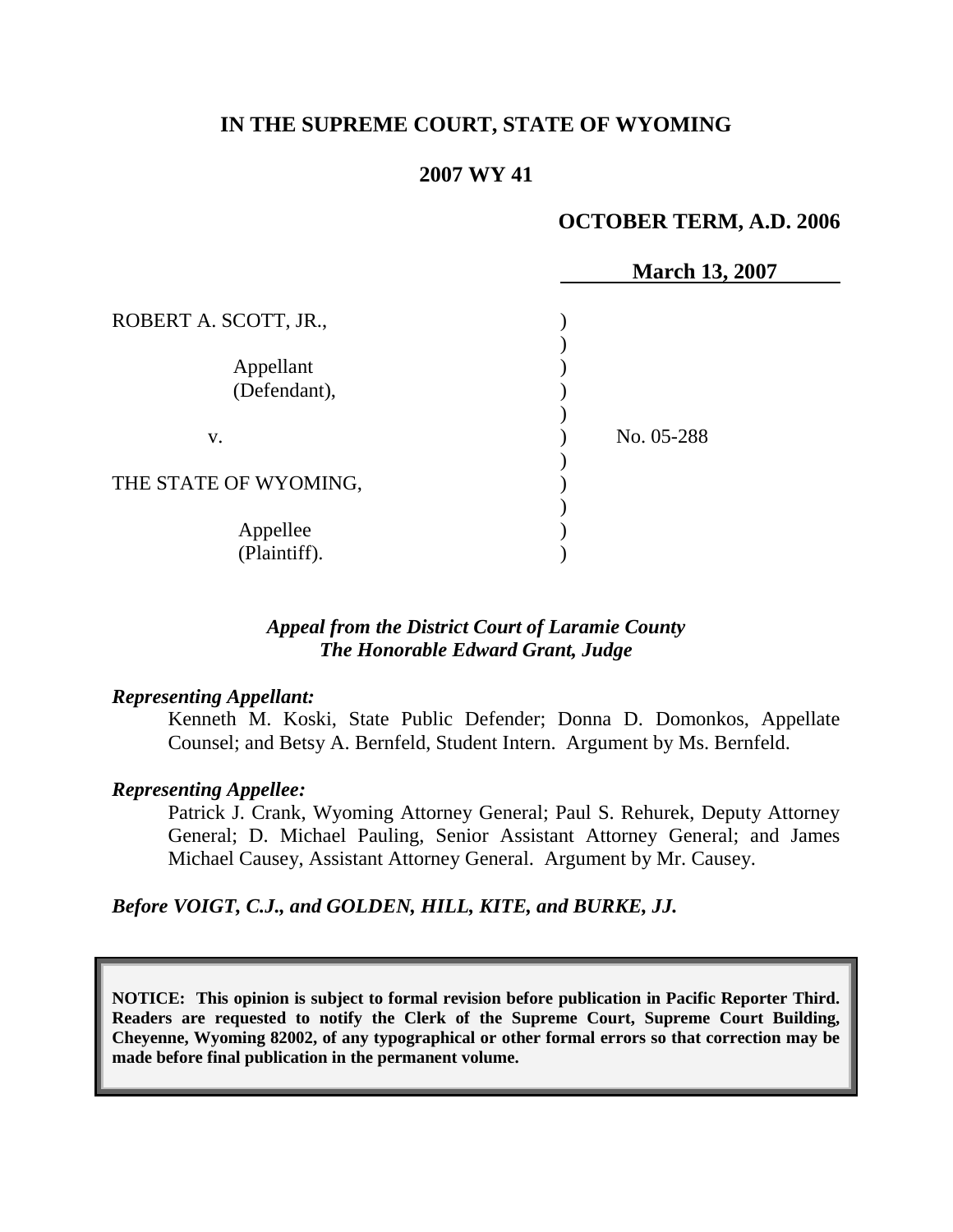## **VOIGT, Chief Justice.**

 $\overline{a}$ 

[¶1] Robert Scott (the appellant) entered a conditional guilty plea on two counts of aggravated assault, felonies, in violation of Wyo. Stat. Ann. § 6-2-502(a)(ii) (LexisNexis 2005). On appeal, he argues that he was denied a speedy trial in violation of W.R.Cr.P. 48. We affirm.

### **ISSUE**

[¶2] Whether the State failed to provide the appellant with a speedy trial because more than 180 days passed between his arraignment on November 5, 2004, and his guilty plea on June 10, 2005.

## **FACTS**

[¶3] The appellant pled guilty to two counts of aggravated assault arising out of an altercation at a party on October 9, 2004, wherein he stabbed two people with a knife. He was arraigned on November 5, 2004, and entered a plea of not guilty by reason of mental illness or deficiency. Thereafter, the appellant filed a motion to suspend proceedings and for evaluation of his mental illness, which motion was granted by the district court on November 9, 2004. On November 10, the appellant filed a motion to withdraw his previous motion to suspend the proceedings. Five days later, he filed another motion seeking a setting for a re-arraignment to change his plea from not guilty by reason of mental illness or deficiency to "straight not guilty."

[¶4] The appellant's second arraignment occurred on December 3, 2004, at which time he entered a plea of not guilty. The district court initially set the appellant's trial for February 7, 2005. The trial was continued twice<sup>1</sup> until it was again scheduled to commence on May 16, 2005. Prior to the May 16 trial date, however, the appellant filed a motion for continuance stating that "[d]ue to conflict concerns, the Public Defender's Office has not been able to reassign this Defendant to new counsel . . . ." Finally, the district court scheduled the appellant's trial to commence on June 13, 2005.

[¶5] Throughout the appellant's pretrial period he filed various motions demanding a speedy trial and seeking to enforce that right. On June 8, 2005, the appellant filed a motion to dismiss on that basis and the district court held a hearing on the motion on June

<sup>&</sup>lt;sup>1</sup> It appears that the appellant's case was part of a trial stack on February 7, 2005, and other cases took precedence on that day. His trial was, therefore, continued until April 11, 2005. On April 1, 2005, the State filed a "Stipulated Motion for Continuance" which alleged that both parties required additional time to prepare for trial. The district court subsequently reset the appellant's trial to occur on May 16, 2005.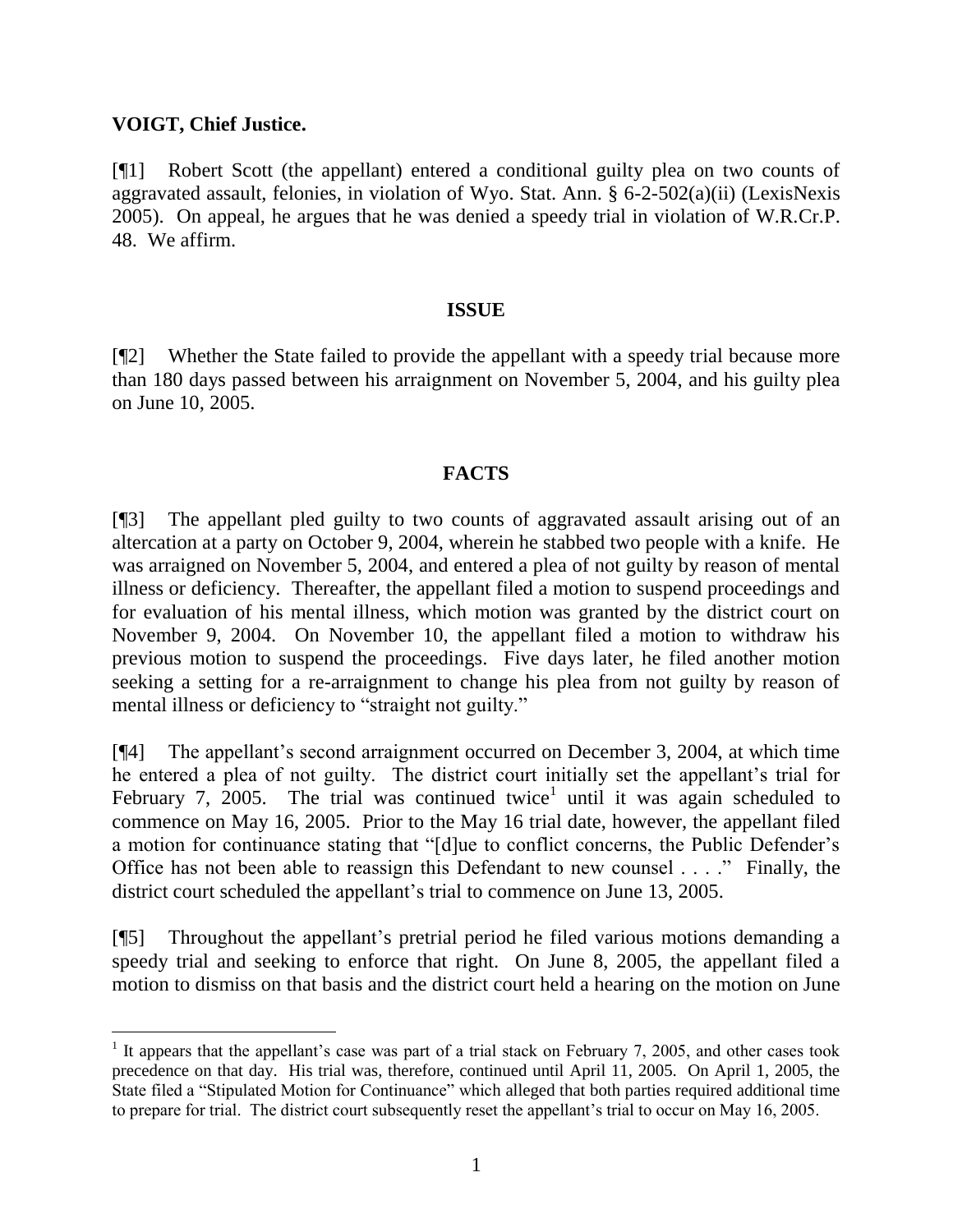10, 2005. While the transcript on that hearing is incomplete, both parties agree that the motion was obviously denied because later that day the appellant conditionally pled guilty, preserving his right to appeal on the speedy trial issue, which appeal is now before  $\overline{\text{us.}}^2$ 

#### **DISCUSSION**

[¶6] "We review speedy trial claims to ensure that the mandates of W.R.Cr.P. 48 and constitutional guarantees have been met." *Berry v. State*, 2004 WY 81, ¶ 17, 93 P.3d 222, 227 (Wyo. 2004). In the instant case, the appellant only asserted that his procedural rights under W.R.Cr.P. 48(b) have been violated and he did not attempt to separately argue that his Sixth Amendment right to a speedy trial was violated under the four factor test of *Barker v. Wingo*, 407 U.S. 514, 92 S.Ct. 2182, 33 L.Ed.2d 101 (1972). Therefore, we will restrict our review to Rule 48(b).

[¶7] W.R.Cr.P. 48 states:

(b) *Speedy trial.* –

(1) It is the responsibility of the court, counsel and the defendant to insure that the defendant is timely tried.

(2) A criminal charge shall be brought to trial within 180 days following arraignment unless continued as provided in this rule.

(3) The following periods shall be excluded in computing the time for trial:

(A) All proceedings related to the mental illness or deficiency of the defendant;

(B) Proceedings on another charge;

(C) The time between the dismissal and the refiling of the same charge; and

(D) Delay occasioned by defendant's change of counsel or application therefor.

(4) Continuances exceeding 180 days from the date of arraignment may be granted by the trial court as follows:

(A) On motion of defendant supported by affidavit; or

 $2^2$  The transcript of the appellant's change of plea hearing is dated June 17, 2005; however, the appellant admits that the actual date of the hearing was June 10 and an affidavit of the court reporter who transcribed the hearing is contained in the record, which affidavit confirms the June 10 date.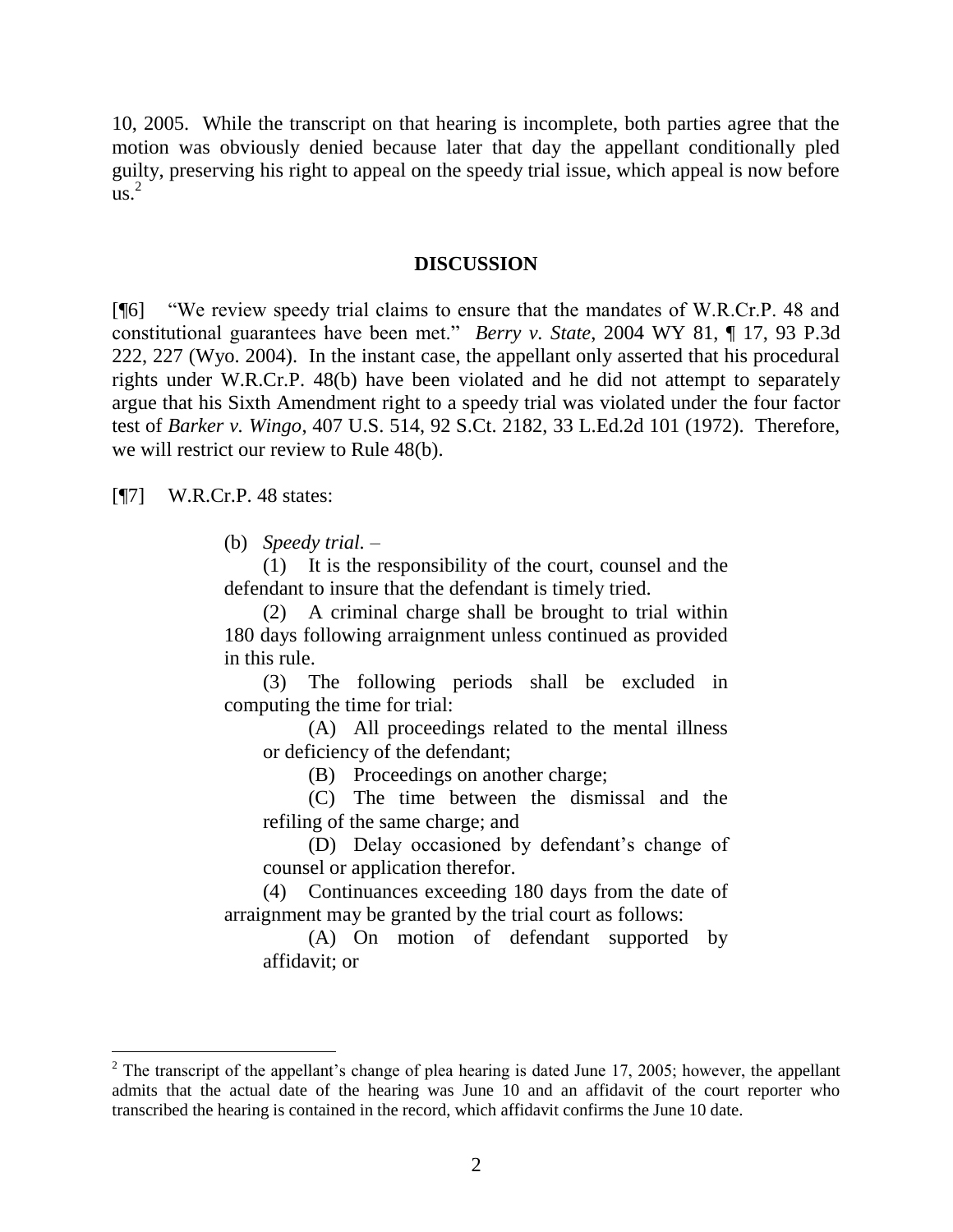(B) On motion of the attorney for the state or the court if:

(i) The defendant expressly consents;

(ii) The state's evidence is unavailable and the prosecution has exercised due diligence; or

(iii) Required in the due administration of justice and the defendant will not be substantially prejudiced; and

(C) If a continuance is proposed by the state or the court, the defendant shall be notified. If the defendant objects, the defendant must show in writing how the delay may prejudice the defense.

(5) Any criminal case not tried or continued as provided in this rule shall be dismissed 180 days after arraignment.

(6) If the defendant is unavailable for any proceeding at which the defendant's presence is required, the case may be continued for a reasonable time by the trial court but for no more than 180 days after the defendant is available or the case further continued as provided in this rule.

(7) A dismissal for lack of a speedy trial under this rule shall not bar the state from again prosecuting the defendant for the same offense unless the defendant made a written demand for a speedy trial or can demonstrate prejudice from the delay.

[¶8] The appellant correctly computes that 217 days passed between his first arraignment on November 5, 2004, and his conditional guilty plea on June 10, 2005. The appellant is further correct that May 4, 2005 was 180 days from November 5, 2004. The appellant's speedy trial argument must fail, however, because of two admissions made by the appellant in his brief. First, the appellant admits that ten days must be tolled on the speedy trial clock because the appellant initially pled guilty by reason of mental illness or defect according to W.R.Cr.P.  $48(b)(3)(A)$ , therefore the 180 day speedy trial clock lapsed on May 14, 2005. Next, the appellant acknowledges that the delay from May 16 until his guilty plea on June 10 was due to a change of his counsel, which delay tolled the computation of time under W.R.Cr.P. 48(b)(3)(D); however, the appellant argues that we need not consider this delay because it occurred after he had already been denied his procedural right to a speedy trial on May 14.

[¶9] In *Sisneros v. State*, 2005 WY 139, ¶¶ 12-15, 121 P.3d 790, 796 (Wyo. 2005), we held that a speedy trial clock cannot lapse on a weekend or holiday and, where the 180th